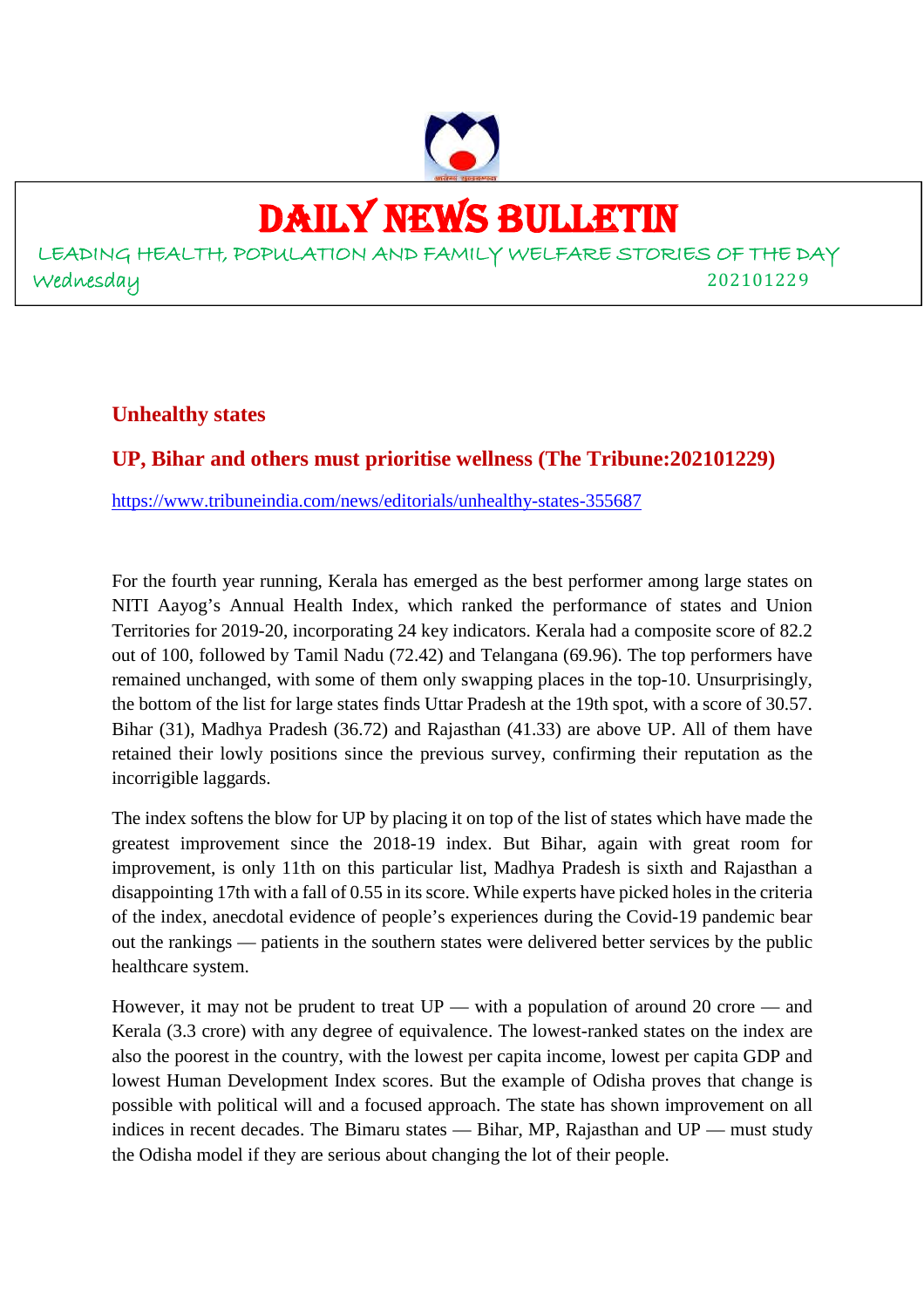#### **India's new vaccination**

#### **Understanding the key numbers behind India's new vaccination (Hindustan Times:202101229)**

#### **planhttps://epaper.hindustantimes.com/Home/ArticleView**

By Abhishek JhaIndia will start vaccinating children in the 15-18 age group from January 3, Prime Minister Narendra Modi announced on December 25. A precautionary third dose will also be given from January 10 to health care and front line workers, and people over 60 with co-morbidities, he said. Those who got the second jab 39 weeks (roughly nine months) ago will be eligible for these "precautionary doses".How many doses will India require to inoculate the new cohorts? Will there be any shortage? Which countries are giving booster shots to most of their population? We answer these questions in four charts.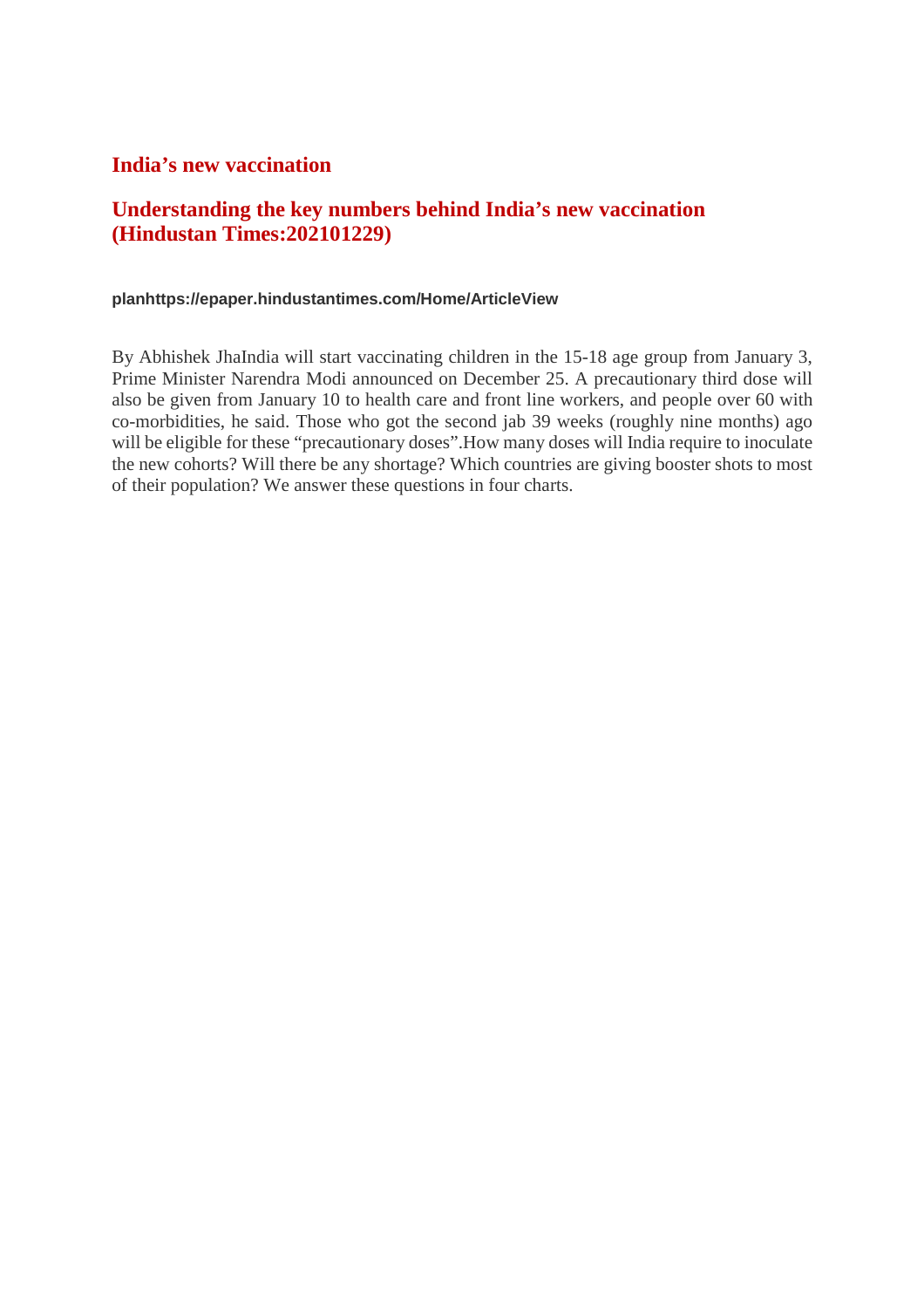## How many people will the next phase of<br>vaccinations cover?

India has 137.9 million senior citizens and 74.1 million in the 15-18 age cohort, according to 2021 projections by the National Commission on Population. The number of health and front line workers will vary, depending on who are currently in that group. However, they will not be an insignificant number, given that 28.77 million first doses were administered to them till 26 December, health ministry data shows.

This translates into 240.7 million people, or an additional requirement of some 314.8 million doses in 2022 since the children will require two doses. This is likely an overestimate because not all above 60 years suffer from specified co-morbidities.

#### **ADDITIONAL DOSE REQUIREMENT NEXT YEAR**



Note: Some healthcare and frontline workers are still receiving their first doses. 8,387 received first doses in December. Estimate for them based on total first doses given up to December 26. Total population for senior citizens and double the total population for 15-18 age group shown here as dose requirement. Source: MoHFW press releases; National Commission on Population

## Demand from children will exceed that of senior citizens initially

Even though the 15-18 age cohort is smaller than senior citizens, the initial demand from them will likely be higher. Since there will have to be an interval of 39 weeks for the third dose, the cut-off date for full vaccination is April 19 as inoculations for the elderly start on January 10. For those who become eligible on January 31, the cutoff date is May 10, 2021.

Assuming all eligible children receive their first jab in January, India will require an additional 104.1 million doses. It is not an insignificant number seen in comparison with the number of doses the country has administered every month. This is in addition to around 54.5 million people who will be eligible for second doses, if we just take the 12-week gap required for Covishield, or around 90% of the people who received first doses between October 16 and November 15

#### **ADDITIONAL DOSE REQUIREMENT IN JANUARY AS** % OF DOSES GIVEN IN RECENT MONTHS

In January (All 15-18, at most in January for other groups eligible for boosters)



Note: Based on fully vaccinated HCW, FLW, and all 60+ people as on May 10, 2021; Source: MoHFW press releases; National Commission on Population

### Older people have more co-morbidities, but make up small share

That the elderly are more vulnerable to coronavirus and should be given priority is a sound argument. Diseases such as diabetes, asthma, heart ailments and cancer are less prevalent in younger people, the 2015-16 National Family Health Survey showed. While it was limited to those of reproductive age of up to 49 years, the Longitudinal Ageing Study in India survey conducted in 2017-18 specifically for older age groups suggested even higher prevalence of such diseases in people aged 60 years and above. For instance, 35% of senior citizens reported at least one of three cardiovascular diseases, while only 22% in the 45-60 years cohort had such an ailment.



#### **DISEASES REPORTED BY INDIVIDUALS**

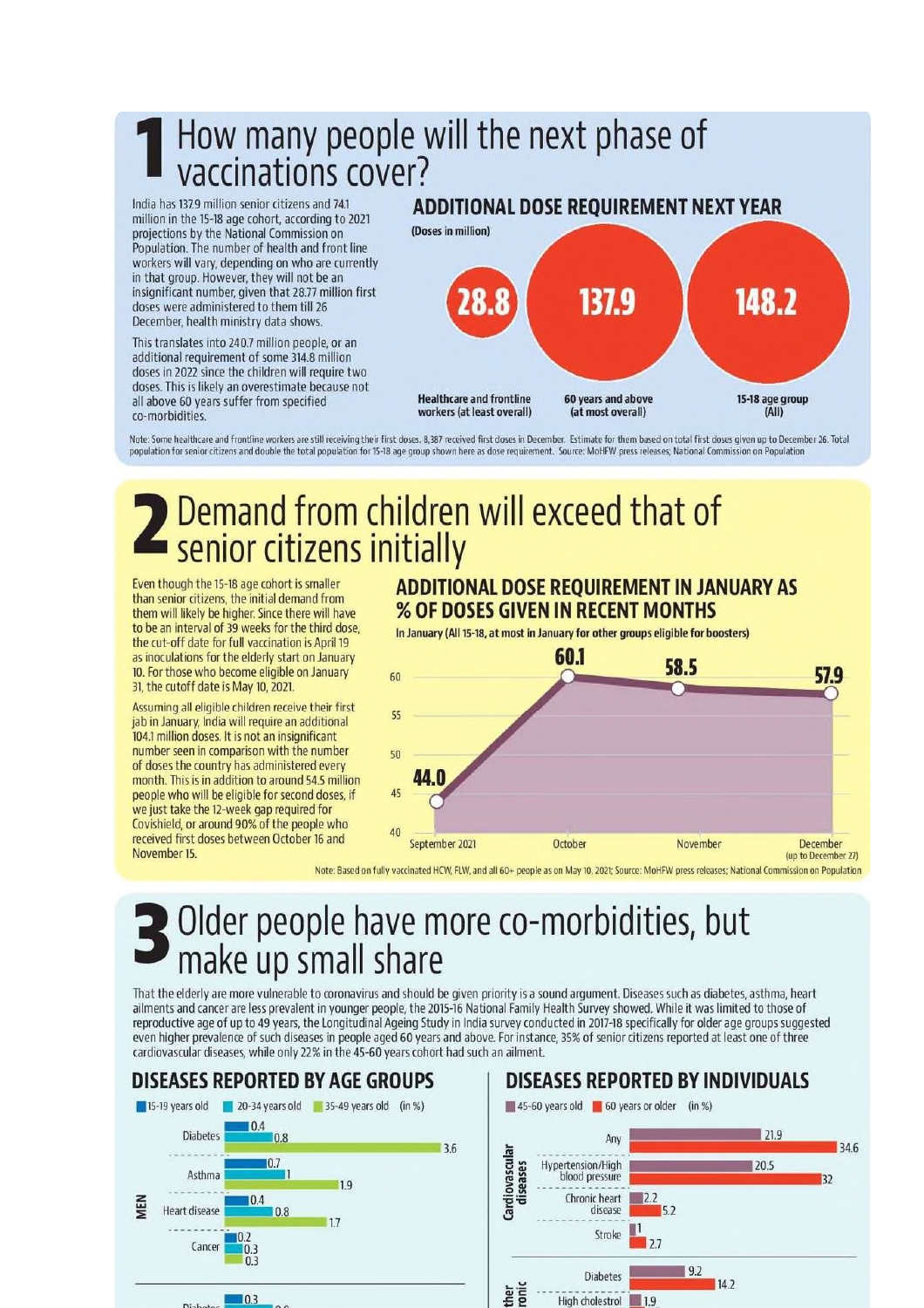#### **India's omicron tally rises to 781, Delhi reports maximum cases**

#### **India's omicron tally rises to 781, Delhi reports maximum cases (The Tribune:202101229)**

Delhi records the maximum number of 238 cases followed by Maharashtra at 167, Gujarat 73, Kerala 65 and Telangana 62

https://www.tribuneindia.com/news/nation/indias-omicron-tally-rises-to-781-delhi-reportsmaximum-cases-355845

India has recorded 781 cases of the omicron variant of coronavirus across 21 states and UTs so far out of which 241 people have recovered or migrated, according to the Union Health Ministry data updated on Wednesday.

Delhi recorded the maximum number of 238 cases followed by Maharashtra at 167, Gujarat 73, Kerala 65 and Telangana 62.

With 9,195 people testing positive for coronavirus infection in a day, India's total tally of Covid cases rose to 3,48,08,886, while the active cases increased to 77,002 , according to the data updated at 8 am.

The death toll has climbed to 4,80,592 with 302 fresh fatalities,the data stated.

The daily rise in new coronavirus infections has been recorded below 15,000 for the last 62 days now.

The active cases comprise 0.22 per cent of the total infections, the lowest since March 2020, while the national recovery rate was recorded at 98.4 per cent, the highest since March 2020, the ministry said.

An increase of 1,546 cases has been recorded in the active Covid caseload in a span of 24 hours.

The 302 new fatalities include 244 from Kerala and 22 from Maharashtra.

Of the 244 deaths in Kerala, 38 were recorded over the last few days and 206 designated as Covid deaths after receiving appeals based on the new guidelines of the Centre and the directions of the Supreme Court.

A total of 4,80,592 deaths have been reported so far in the country including 1,41,476 from Maharashtra, 47,066 from Kerala, 38,318 from Karnataka, 36,750 from Tamil Nadu, 25,107 from Delhi, 22,915 from Uttar Pradesh and 19,733 from West Bengal. PTI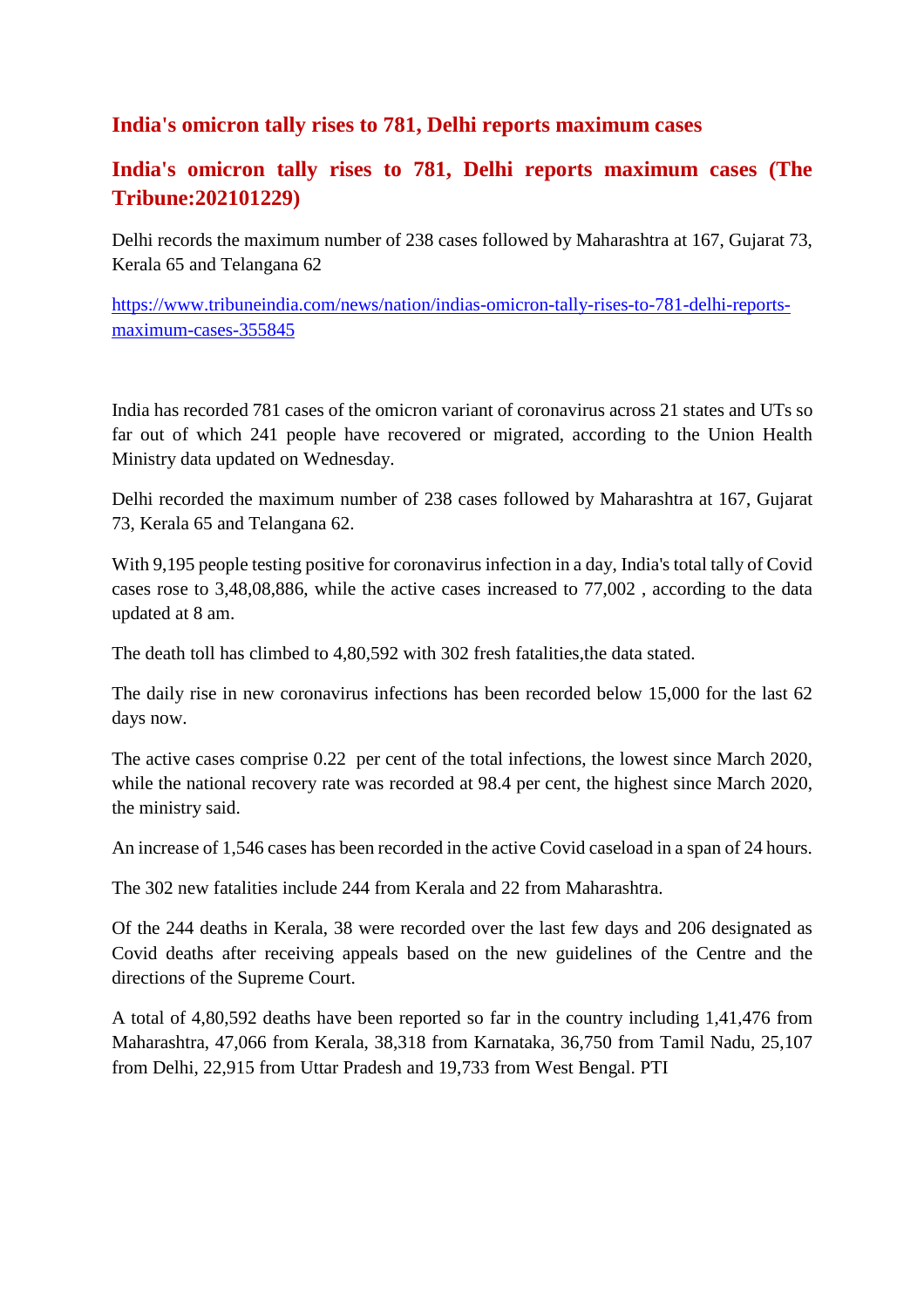#### **India-US health care collaboration**

#### **India-US health care collaboration in spotlight as India approves 2 more Covid vaccines (The Tribune:202101229)**

Taranjit Singh Sandhu, India's Ambassador to the US, in a tweet describes it as a model of India-US health care collaboration

India-US health care collaboration in spotlight as India approves 2 more Covid vaccines

https://www.tribuneindia.com/news/nation/india-us-health-care-collaboration-in-spotlight-asindia-approves-2-more-covid-vaccines-355838

India-US collaboration in the health sector is in the spotlight as the Central Drug Authority this week approved two more Covid vaccines – Corbevax and Covovax – and antiviral drug Molnupiravir for use in India.

Taranjit Singh Sandhu, India's Ambassador to the US, in a tweet described it as a model of India-US health care collaboration.

"Models of what India-United States health care collaboration can achieve for global good!" Sandhu said.

Indian companies working with Texas Children's, Baylor College of Medicine's National School of Tropical Medicine; Dr Peter Hotez, Prof and Dean of the National School of Tropical Medicine at Baylor and Co-Director of the Texas Children's Hospital Centre for Vaccine Development; NovaVax; Merck and Ridgeback Bio, tweeted the Indian diplomat.

During his visit to Houston in October, Sandhu had met Professor Hotez and held discussions on this issue.

In June this year, the ambassador visited the Novavax facility in Maryland. He also spoke to the CEO of Sanisure Thomas Hook.

Sanisure supplies components for the SII - Novavax collaboration. These have been part of a continuous outreach that the ambassador had with vaccine manufacturers and pharma companies.

#### **Health Ministry**

#### **Health Minister Mansukh Mandaviya urges doctors to call off strike (The Tribune:202101229)**

Says not able to hold NEET-PG counselling as matter sub judice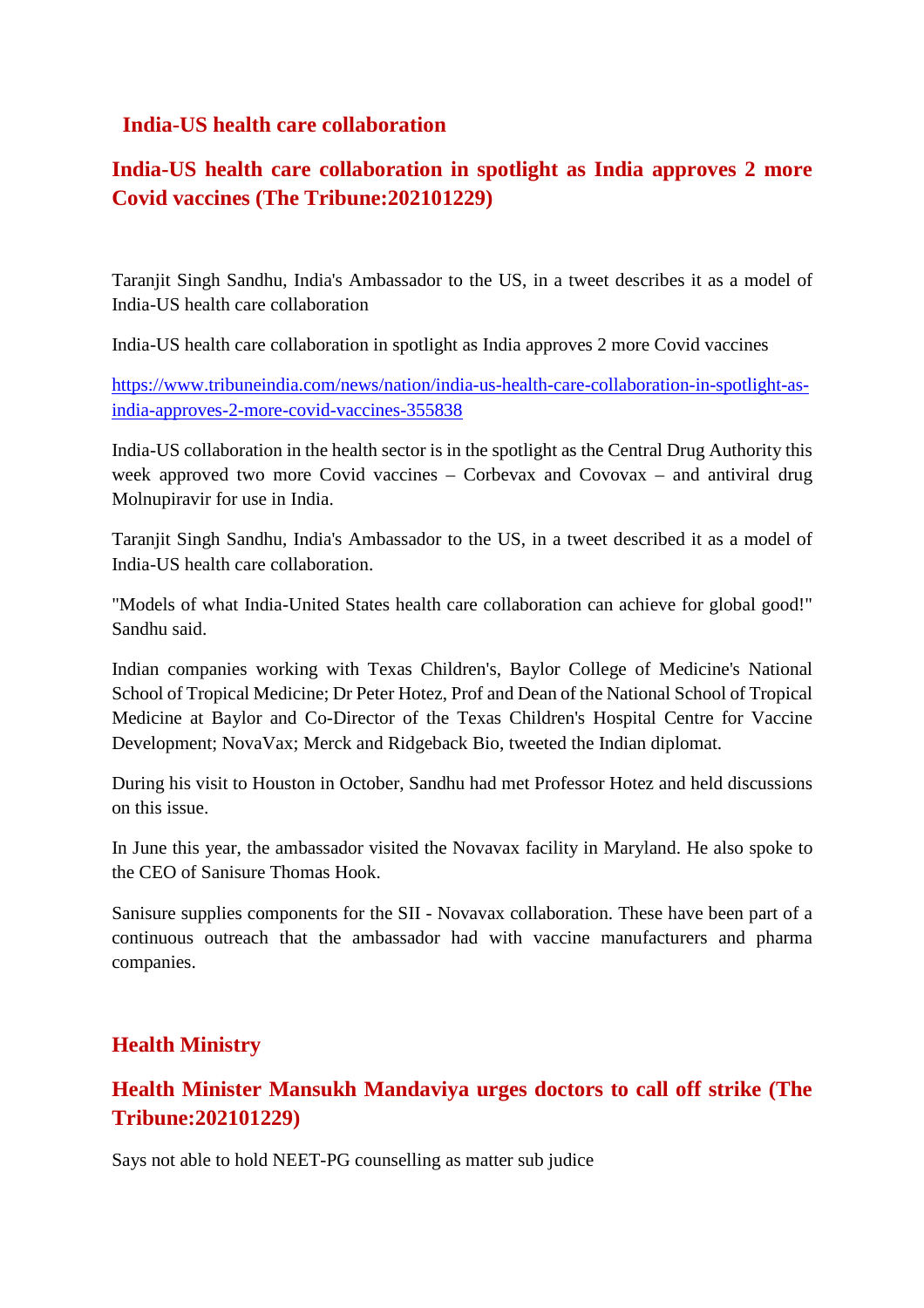https://www.tribuneindia.com/news/nation/mansukh-mandaviya-urges-doctors-to-call-offstrike-355628

Health Minister Mansukh Mandaviya urges doctors to call off strike

Union Health Minister Mansukh Mandaviya today held a meeting with a delegation of protesting resident doctors and urged them to call off their strike over delay in NEET-PG counselling in the larger interest of the public. - File photo

Union Health Minister Mansukh Mandaviya today held a meeting with a delegation of protesting resident doctors and urged them to call off their strike over delay in NEET-PG counselling in the larger interest of the public.

Also read: Protesting doctors, police face-off in Delhi

Following the meeting with the delegation of the Federation of Resident Doctors' Association, he said all requisite steps were being taken by the government and a suitable reply with respect to the EWS report would be submitted to the Supreme Court before the scheduled date of hearing on January 6.

Cops and doctors enter into a scuffle in Delhi on Monday. Manas Ranjan Bhui

"Our resident doctors have been protesting for the last few days over the delay in NEET-PG counselling. I held a meeting with a delegation of the protesting doctors at Nirman Bhawan to resolve the issue," the minister said.

"We are not able to hold the counselling because the matter is sub judice before the Supreme Court. The Government of India will submit a reply to the apex court before the scheduled date of hearing on January 6. We request the court to expedite the issue so that the counselling can be started at the earliest," he noted. Mandaviya also expressed gratitude to the resident doctors and health care workers over the exemplary work done by them during the Covid crisis.

Intensifying their stir over the delay in NEET-PG 2021 counselling, a large number of resident doctors on Tuesday protested on the premises of Centre-run Safdarjung Hospital, even as police personnel were deployed to ensure maintenance of law and order.

The protest, a day earlier had taken a dramatic turn, as medics and police personnel had faced off in streets, with both sides claiming several persons suffered injury in the ensuing melee. —

#### **detox diets**

**Yearender 2021: Do detox diets really help remove toxins from the body and aid weight loss? (The Indian Express:202101229)**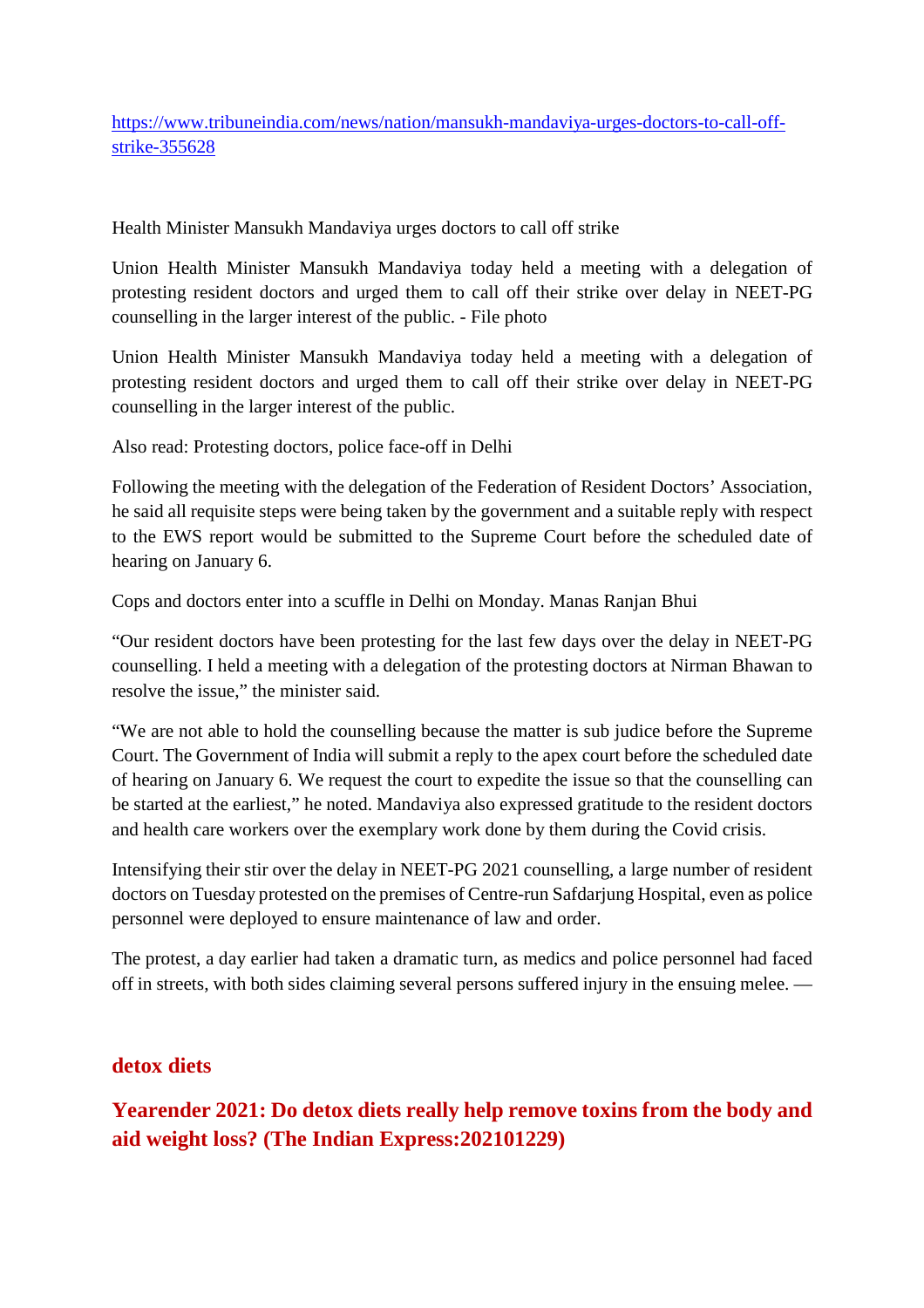"Make sure cleaning our insides look less like an punishment and more like loving your body," said experts

detoxAre you believer in detox diets? (Source: Getty/Thinkstock)

It would perhaps not be erroneous to say that 'detox' took over 'immunity' to become the buzzword this year. From detox juices and smoothies, to detox foods and diets — the trend made its presence felt everywhere — from social media to on our plates — owing to its promise of "cleansing the body of toxins".

ALSO READ |Try these post-Diwali detox tips without having to hit the gym

But can eating certain foods and drinking a few 'cleansing' juices really help get rid of toxins from the body and also aid weight loss? To understand the trend and its effectiveness, we reached out to experts — read on to know what they said.

What is detox?

Detox or detoxification is a short-term dietary intervention that claims to help eliminate toxins from the body. They involve fasting for one to three days; or consuming specific liquids like fruit and vegetable juices and infused waters; or eliminating entire food groups; or taking laxatives, diuretics, enemas; or doing colon cleanses, said Purabi Gunjal, lead nutritionist, Proactive For Her.

Is it effective?

"There is little to no evidence to prove that detox diets remove any toxins from the body. Also, there are certain chemicals that cannot really be easily removed from our bodies like BPA, heavy metals, and organic pollutants. But going on a detox can lead to severe energy restriction, and in turn, fatigue, electrolyte imbalance, dizziness or loss of orientation; people can even overdose on laxatives and diuretics, which can potentially be harmful to their health," Gunjal explained.

ALSO READ |Here's a recipe for a detox infusion to help rejuvenate your body and mind

As per a National Center for Complementary and Integrative Health (NCCIH) report, a 2015 review concluded that there was no compelling research to support the use of detox diets for weight management or eliminating toxins from the body. A 2017 review said that juicing and detox diets can cause initial weight loss because of low intake of calories but that they tend to lead to weight gain once a person resumes with normal diet. There have been no studies on long-term effects of detoxification programs.

prebridal, detox water, detox juice, weddingday, dday, detox, drink up, hydration, tarla dalal, detox recipes, detox drinks, how to make detox water, strawberries, apples, vitaminc, skincare, skinglow, glow, detox diet, indianexpress.com, indianexpress, tarla dalal recipes, amla and ginger juice, spinach juice, green leafy juices, carrot and beetroot juice, Are you dependent on detox too much? (Photo: Getty Images/Thinkstock)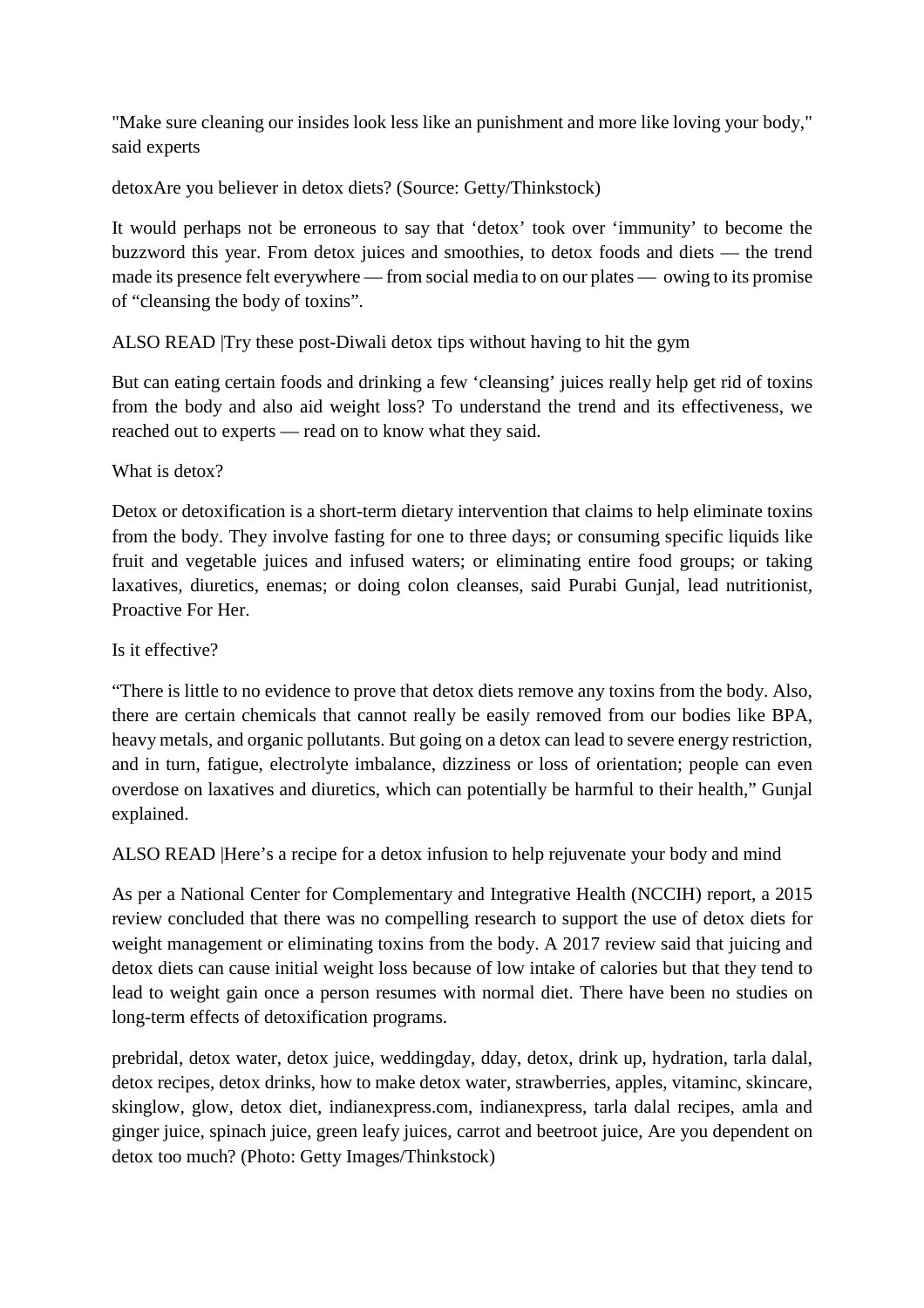In fact, as per Simrun Chopra, Deep Health Coach and Founder, Nourish With Sim, one's body "has a sophisticated way of eliminating toxins that involve the liver, kidneys, digestive system, skin, and lungs". "Still, only when these organs are healthy, can they effectively eliminate unwanted substances. Otherwise, it is a health issue and needs special dietary protocols. For instance, kidney transplant, on dialysis, irregular bowel movements, fatty liver, polycystic kidneys, wheezing, eczema etc," she said.

Chopra said detox diets "are not only harmful to people with certain medical conditions, they could also be harmful in general".

How do detox drinks behave inside the body?

With a lot of cleanses which are "extremely expensive", we have this belief that they're going to be good for our body or it's going to have a 'cleansing effect' on our body, shared Gunjal. "But in reality, the 'cleansing juices' are mostly coming from fruit sugars or vegetable sugars — leading to high amounts of fructose in our body. When the body consumes excess fructose, it has a spasming effect on the GI tract, which then leads to the 'cleansing effect'. So, what is actually a reaction to the high amounts of fructose in our body, is considered the 'cleansing effect' because the marketing techniques have made us believe that. But it is not," warned Gunjal.

Then how do some people experience weight loss with detox diet?

The quick weight loss that is observed after doing detox diets is due to the "loss of fluids and carbohydrate stores from our muscles rather than fat". "This weight is regained quickly once the detox is over. These diets are unlikely to help you keep the excess weight off in the longer run," noted Gunjal.

#### The way ahead

Instead of counting on detox foods, one must add more natural, wholesome foods and also make some lifestyle tweaks, mentioned Chopra. "More whole foods, adequate fluid intake, regular exercise, sufficient sleep, and reducing alcohol, highly processed foods like aerated drinks and ready-to-eat meals. Give your body more of the good stuff so it struggles less with digestion," she said.

ALSO READ |Guide to eat right: The truth about 'detox' juices – more fad, less nutrition

Agreed celebrity dietician Shweta Shah and shared how one should try and "make sure cleaning our insides look less like an punishment and more like loving your body".

Here's what to you can do.

\*Have half-inch ginger after every meal.

\*Practice Shatpawli (100 steps after every meal)

\*Have dinner closer to sunset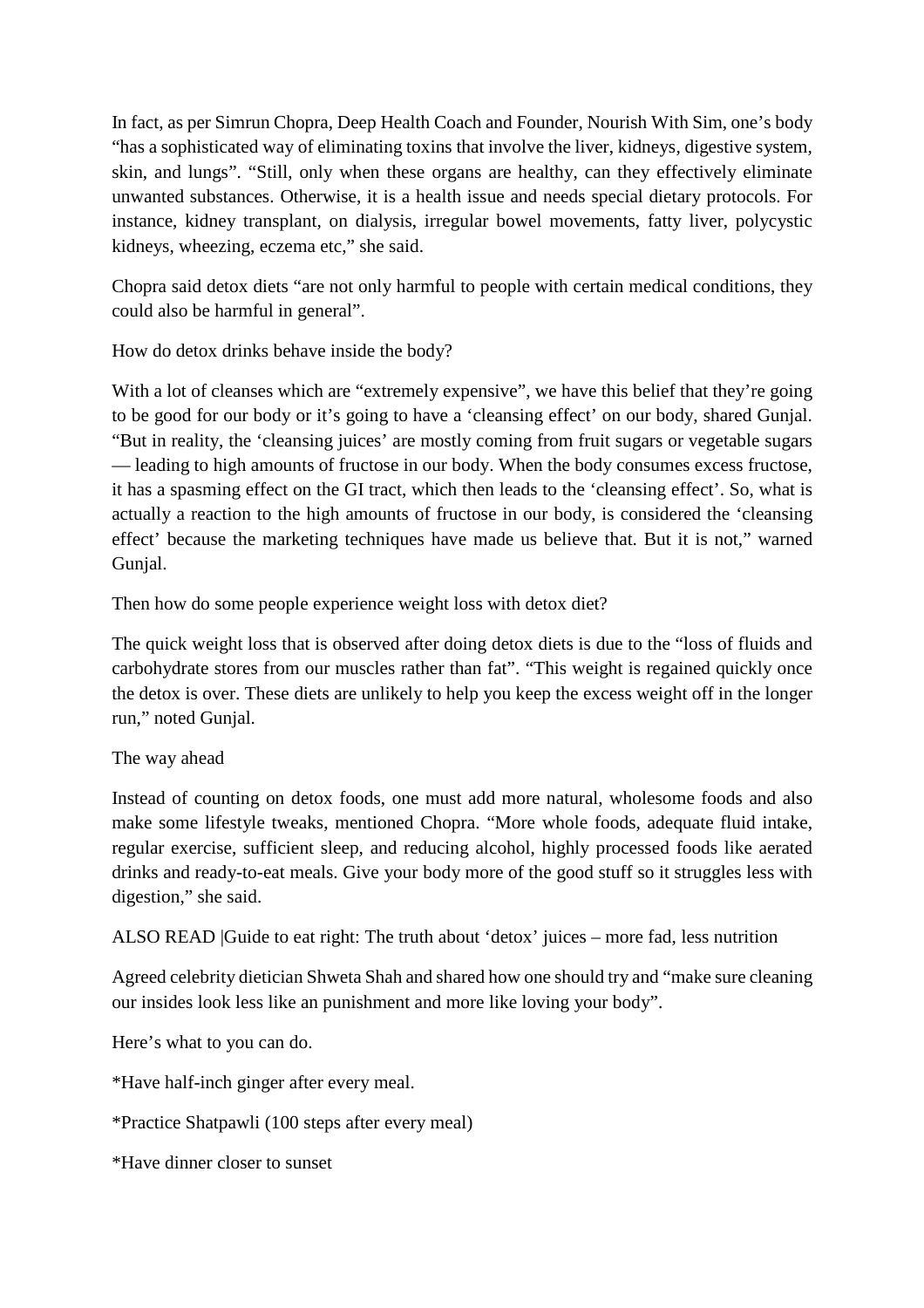\*Don't mix fruits with any other food.

\*Don't heat honey

\*Don't mix milk with any other fruits or foods.

"These small practices are not what would ideally fit the idea of detox that is shown everywhere but believe it or not, it surely does the same thing. Making sure harmful toxins are removed from your body daily is way better and easy," noted Shah.

#### **Vaccines and Anti-Viral Pills (The Asian Age:202101229)**

http://onlineepaper.asianage.com/articledetailpage.aspx?id=16064185

## As Covid cases rise, govt gives nod to 2 more vaccines & anti-viral pill

 $\blacksquare$  No docs' certificates needed by 60+ for 'precaution' jabs  $\blacksquare$  670 Omicron cases

#### **SANJAY KAW** with agency inputs NEW DELHI, DEC. 28

Expanding India's vaccine basket, the Central Drug Authority has approved the Serum Institute of India's Covid-19 vaccine Covovax, Biological E's jab Corbevax and anti-Covid pill Molnupiravir for restricted use in emergency situations.

The announcement by Union health minister<br>Mansukh Mandaviya on Tuesday came a day after<br>the Subject Expert Expert the Committee  $(SEC)$ on Committee (SEC) on<br>Covid-19 of the Central<br>Drugs Standard Control Organisation (CDSCO) recommended granting emergency use authorisation (EUA) to the Covid-19 vaccines Covovax and Corbevax with certain conditions. It also recommended granting restricted emergency use approval to the drug Molnupiravir for treatment of adult patients with Covid-19 and who have a high risk of progression of the disease.

The Centre has also exempted senior citizens aged 60 years and above with co-morbidities from having to produce or submit any certificate from a doctor hospital at the time of administration of the "precaution" Covid-19 vaccine dose from January 10. 2022. Senior citizens with co-morbidities are only expected to obtain the<br>advice of their doctor before deciding to avail of the third vaccine dose.

The government has also decided to provide precaution doses to all personnel Turn to Page 4

#### **Omicron (The Asian Age:202101229)**

http://onlineepaper.asianage.com/articledetailpage.aspx?id=16064269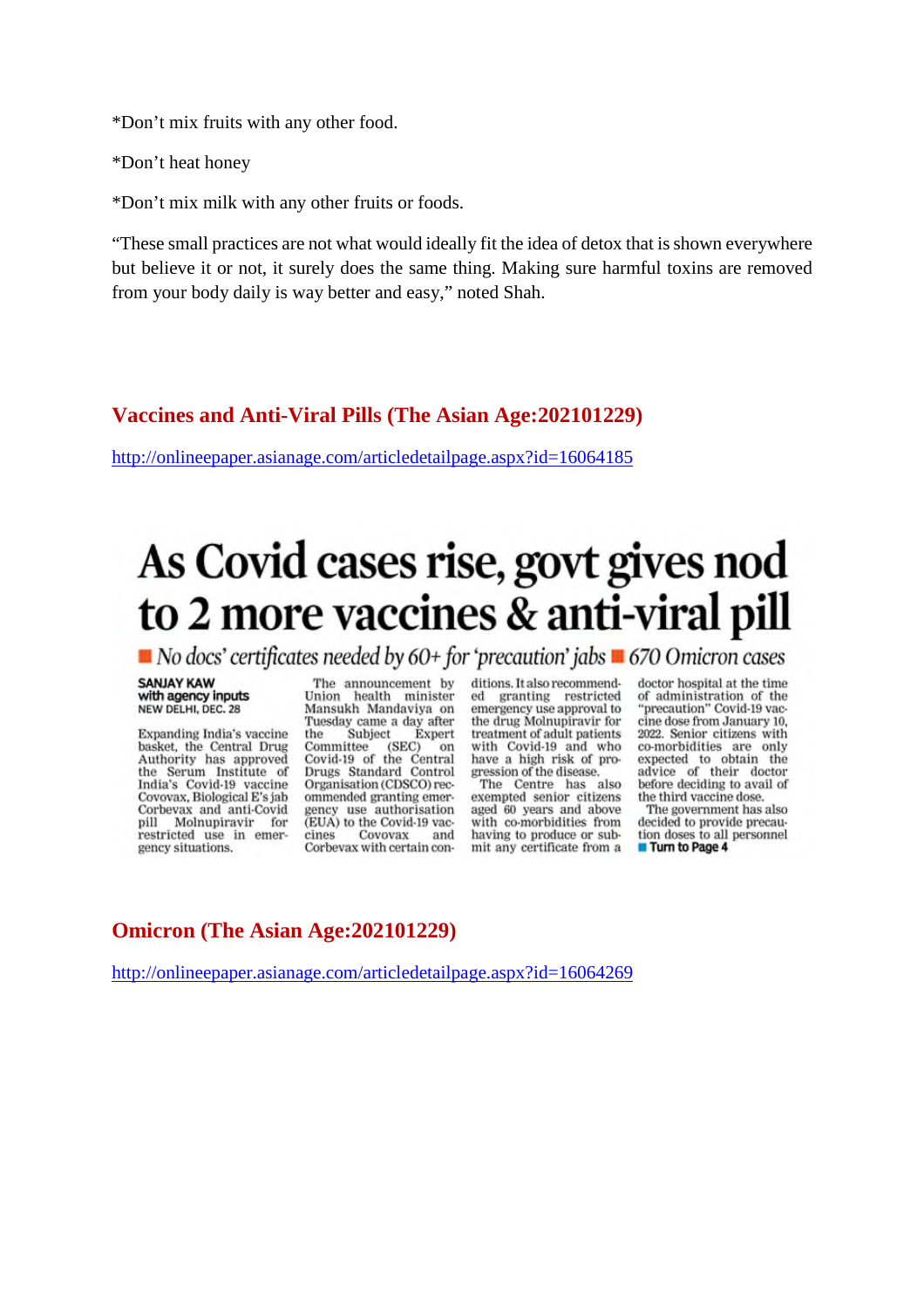## Keep polls on hold, focus on fight against Omicron

he arsenal of weapons against the Omicron variant just got a boost with the<br>Centre clearing two more vaccines and granting emergency use authorisation for one antiviral drug that could help in treating mild to moderate cases and cut hospitalisation and mortality. Given the rapid global progress of the variant that is breaching defences like vaccine and infectioninduced immunity and raising the number of new fresh cases and the caseload in multiples, India would need all possible help in staving off the worst aspects of the nightmarish second wave early this year from just the Alpha, Beta and Delta strains when infection and mortality rates hit all-time highs in the time of the coronavirus pandemic.

There are, however, points of concern raised by the decisions of the Subject Expert Committee (SEC) on Covid-19, particularly about restricting the booster doses for frontline workers and people above 60 with comorbidities to the same vaccine that they took in their first two doses. These are early days yet in comprehensive trials and studies of a virus that has been around for just over two years. Even so, research has pointed out that there may be benefits in mixing and matching vaccines. Of course, the decision has come with a rider that it could

#### **Decisions being made** now are in a dynamic situation and they could change as more clinical trials and studies are conducted, including in India. The EUA for antivirals could also rope in more such products...

change depending on the results of ongoing clinical trials in India. The nod given so far for eight vaccines, including an innovative homegrown "RBD protein sub-unit vaccine" named Corbevax and the nanoparticle Covovax, should present a wide choice for users under the guidance of the medical community.

The vaccination of about 75 million children between the ages of 15 and 18 is being restricted to the homegrown Covaxin. Maybe, this is by way of equalisation for a vaccine developed under the aegis of government agencies. Here again, the more widely used Covishield, which inoculated close to 90 per cent of the eligible Indian population, should have been considered for the chil-

dren too. There is reason to believe a British claim that the UK is faring better in the fight against Omicron than Europe because of the wide use of the AstraZeneca vaccine (Covishield in India) as opposed to the mRNA vaccines that were preferred on the European continent. Cases may have gone up three-fold in the UK as compared to Christmas time of 2020, but the hospitalisation rate at Christmas 2021 is less than half and the Omicron mortality rate negligible so far.

Decisions being made now are in a dynamic situation and they could change as more clinical trials and studies are conducted, including in India. The EUA for antivirals could also rope in more such products from Big Pharma, particularly Paxlovid from Pfizer to go with the one given for Merck's Molnupiravir, in whose favour comes the fact that as many as 13 drug makers are already producing the pills under licence in India. Market conditions of supply may have been the fulcrum of major decisions taken in the space of four days to bolster India's incipient battle against Omicron.

Isn't there a way to think more constructively about solving the paradox of curfews by night, besides a ban on New Year's Eve parties and poll congregations by day in five election-bound states of 2022? A decision to put off the polls by a couple of months to let the Omicron wave subside would do much more in the time of elaborate preparation of defences against another variant of concern.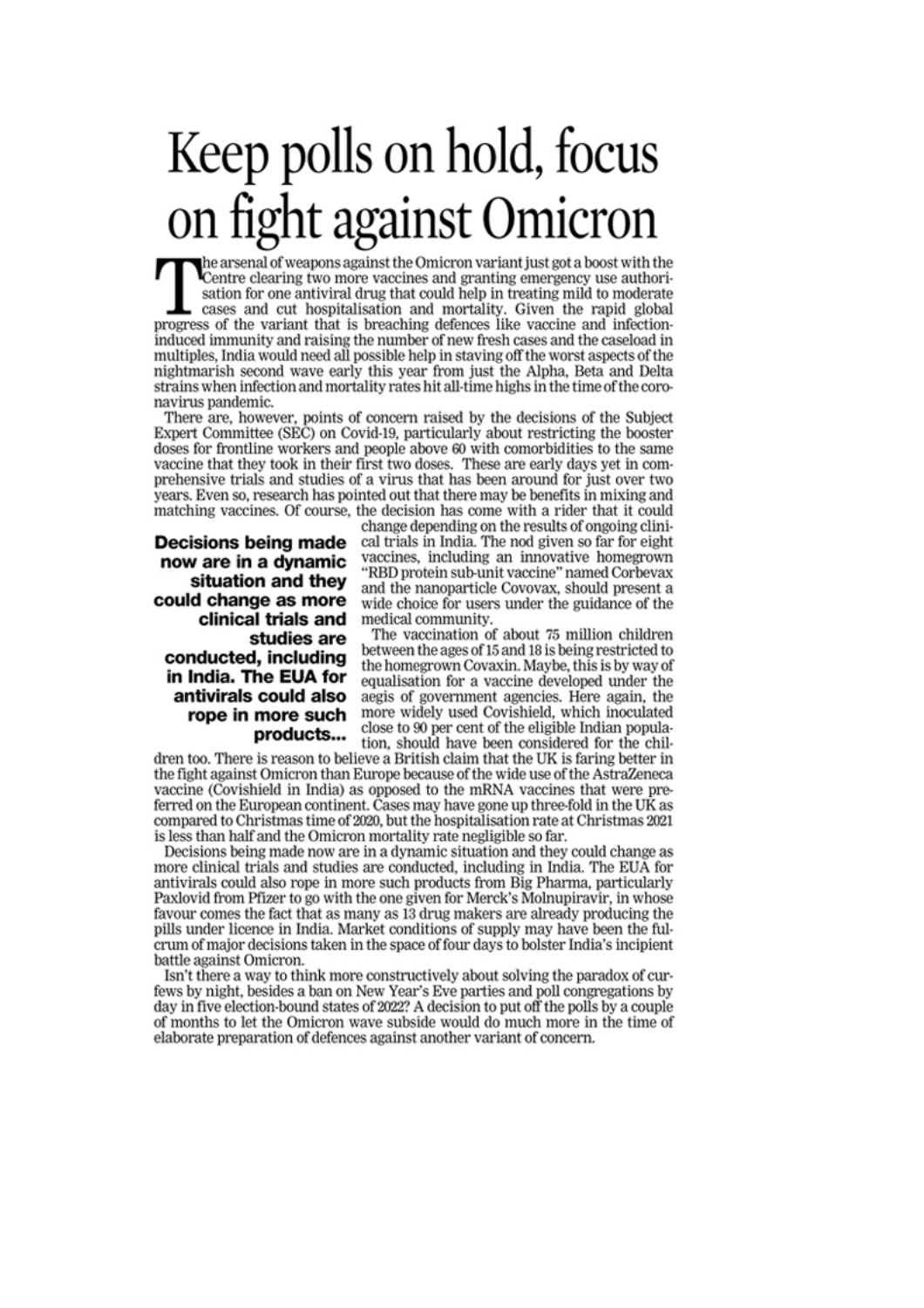#### **Super Vaccinator (The Asian Age:202101229)**

http://onlineepaper.asianage.com/articledetailpage.aspx?id=16063864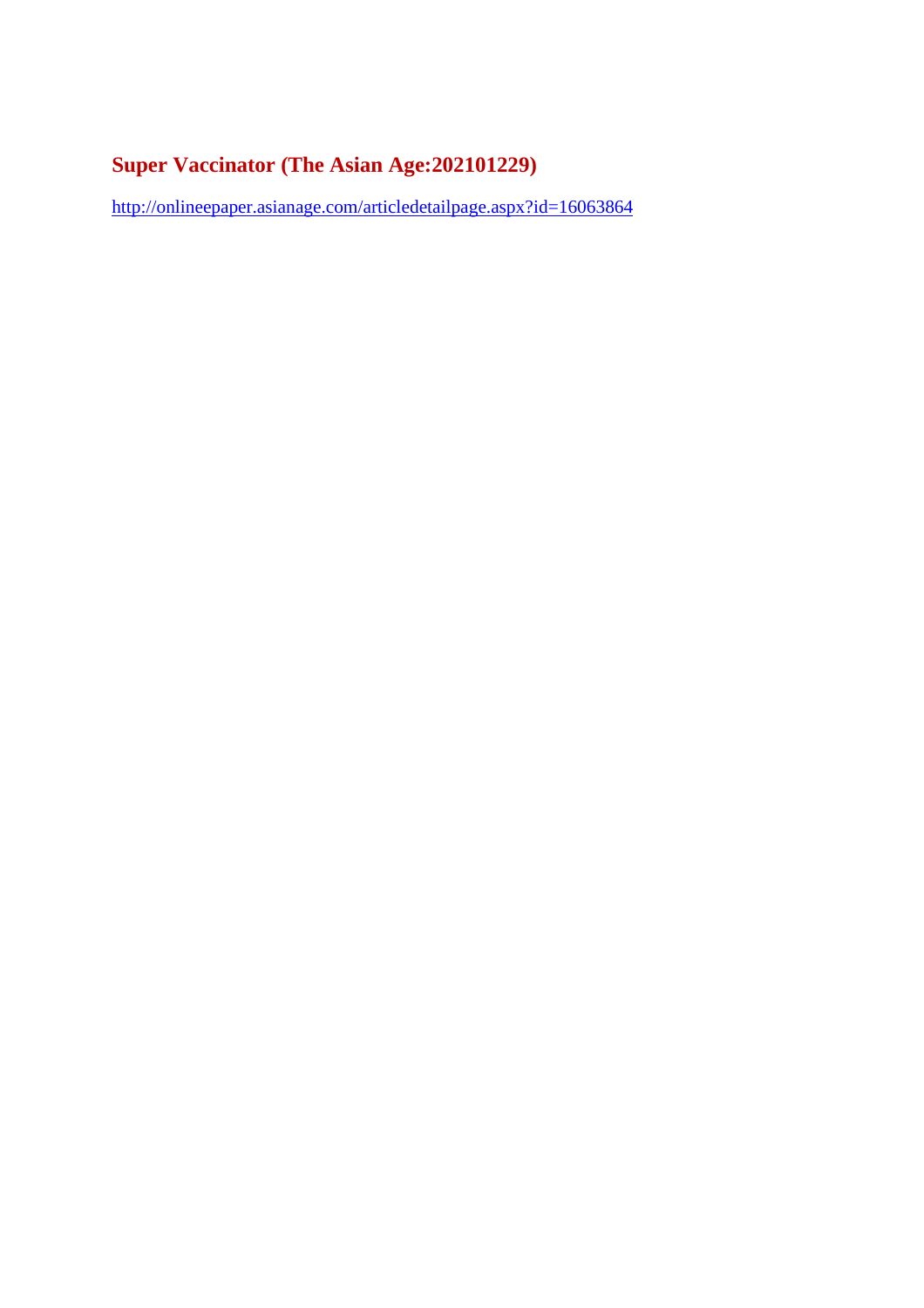#### **Accidental entrepreneur**

# $\overline{\mathbf{A}}$

Mahima Datla talks about a journey that turned into a highly-satisfying passion  $-\bar{a}$  journey that impacts every country in the world

#### **SWATI SHARMA**

**SWATI SHARMA**<br>
THE ASIAN AGENERAT THE ASIAN AGENT THE ASIAN AGENT THE ASIAN AGENT (Figures on the Hurur India Rich figures on the Hurur India Rich Tellugu states on it. "I was the subject of many jokes from close friends THE ASIAN AGE

products. It also has  $6-8$  other crucial<br>products in the pipeline.<br>As the Omicron variant spreads,<br>Biological E Limited is racing against<br>time and preparing to launch its Covid<br>accine "Corbevax" soon, as the Govt<br>approve pany

#### VACCINES FOR ALL

**VACCINES FOR ALL**<br>Biological E (BE) began its journey with vaccines and generic biological products such as heparin<br>injections. They added new facturing Tetamology and began manu-<br>facturing Tetamos Toxoid (TT) and Diphel

TURN TO PAGE 10

**GOVT APPROVES<br>EMERGENCY USE OF**<br>CORBEVAX Ġ

**CORBEVAX**<br>BIOLOGICAL E. LIMITED PLANS TO<br>MPLETE PRODUCTION AT A RATE<br>F 75 MILLION DOSES PER MONTH,<br>ANTICIPATING OVER 100 MILLION<br>PER CADEL THE HYDERABAD-BASED<br>EXABLE THE HYDERABAD-BASED<br>DMPANY TO DELIVER 300 MILLION<br>DOSES

#### **VACCINES FOR ALL**

**WE WERE VERY CONSCIOUS<br>ABOUT BALANCING THE<br>DEVELOPMENT OF COVID<br>ACCINES AND MAKING SURE** THERE WAS NO INTERRUPTION **ICTION OF STING VACCINATIONS FOR<br>EW-BORNS, I'M PROUD TO<br>EVERY SINGLE CUSTOMER<br>OURS RECEIVED ROUTINE<br>VACCINES AND WE DIDN'T<br>MISS A BEAT DESPITE<br>THE CHALLENGES."** 

> ma Datia lanagn.<br>irector,

#### G **FAMILY SUPPORT**

"MY FATHER WAS INSTRUMENTAL IN INSTILLING<br>THE OBELIEF THAT NOTHING IS IMPOSSIBLE. BUT<br>THE ONE PERSON WHOM I BRAINSTORM THE ONE MOST WITH AND WHOSE JUDGEMENT I RELY ON<br>BOTH PROFESSIONALLY AND PERSONALLY, IS MY<br>BROTHER-IN-LA

S **EXPRESSIONALLY THE SUPPREMEURS JOURNEY<br>
ENTREPRENEUR; I WOULD SAY IT ALL HAPPENED VERY<br>
SORGANICALLY. THE INITIAL IDEA WAS TO JUST GAIN OF SOME EXPERIENCE AND THEN DECIDE WHAT TO DO<br>
NEXT. THINGS TURNED OUT VERY DIFFERENT** 

THE ENTREPRENEUR'S JOURNEY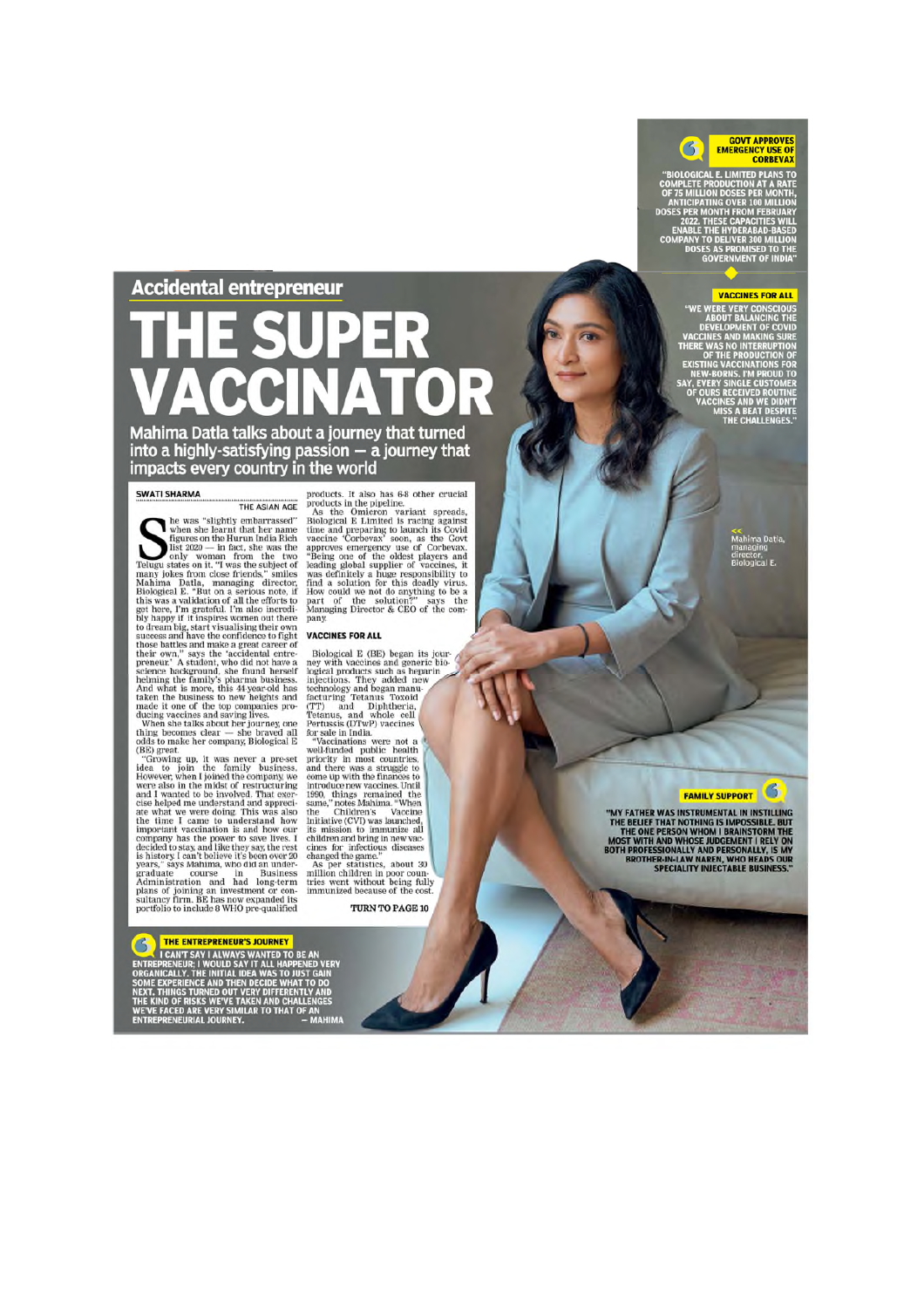#### **Vaccination (The Asian Age:202101229)**

http://onlineepaper.asianage.com/articledetailpage.aspx?id=16063868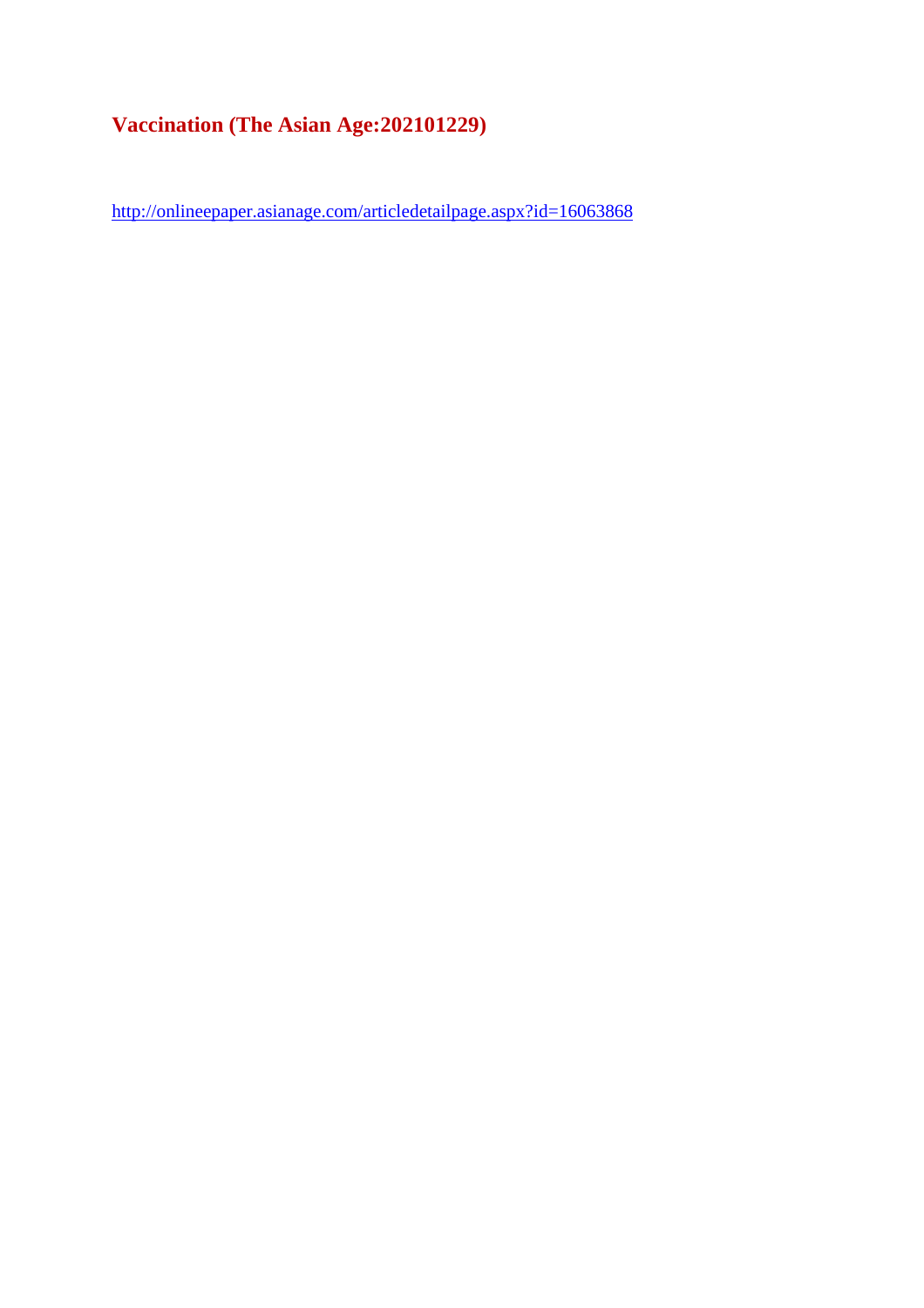## **THE SUPER** VACCINATOR

#### **CONTINUED FROM PAGE 9**

**CONTINUED FROM PAGE 9**<br>A major shift occurred in the industry A major shift occurred in the industry three Bill and Melinda Gates for Vaccines and Immunization (GAVI). Photoarcan dimmunization (GAVI) the future. We neede

#### **AFFORDARILITY FACTOR**

The Hyderabad woman who made headlines for coming up with the country's first forwards first low-cost vaccine, Corbevax, says, "The efficiencies gained in large-scale manufacture that contributes to the over-lang special The Hyderabad woman who made head-

#### THE FAMILY BUSINESS

With no science background, Mahima had<br>no plans to take over the family-owned

no plans to take over the range of the summary<br>summary with a simulation for under-graduation, it felt like the right thing to do, and I have no<br>pullims admitting that it was also because<br>I knew I didn't want to take up m

tribute to society."<br>She says with time, she was drawn<br>towards the vaccine side of the business<br>because of how impactful the work was.<br>"It gave some purpose to my life," she<br>says, adding, "I feel proud that 1 in 2 chil-<br>d

#### **S** HARD WORK PAYS OFF

"WHEN WE BEGAN THE JOURNEY, OUR PRIMARY FOCUS WAS TO<br>ENTER THE MARKET AT A SCALE WHERE WE CAN MAKE A<br>POSITIVE IMPACT. WE WANTED TO DEVELOP A PRODUCT THAT<br>IS IMMUNOGENIC, AFFORDABLE AND EXTREMELY SAFE. IT WAS<br>DEFINITELY UNP

cines and we are helping governments<br>across the world introduce new lifesaving<br>vaccines for their children, because we<br>make it cost-effective to do so."<br>Personally, I can't think of a better way<br>to spend my life." says Ma

#### **FAMILY SUPPORT SYSTEM**

**FAMILY SUPPORT SYSTEM**<br>
Mahima considers her father her mentor."<br>
Tlook up to a lot of people and we can excellent seientific advisory<br>
board to help us navigate important decision<br>
team whom I'm constantly learning<br>
fro hard work and<br>lots of luck & blessings.

 $\left| \mathcal{S} \right|$ 

**ASSUME THAT SOMEDAY I WOULD FND UP IN THE WERE FORTUNATE THAT<br>OUR PARENTS DIDN'T<br>RAISE US TO BE<br>ENTITLED. THEY ALWAYS MPRESSED ON US TO DO**<br>SOMETHING WE LOVED **BUT ALSO SO THAT WAS IMPA** EY NEVER PRESSURE<br>US TO DO ANYTHING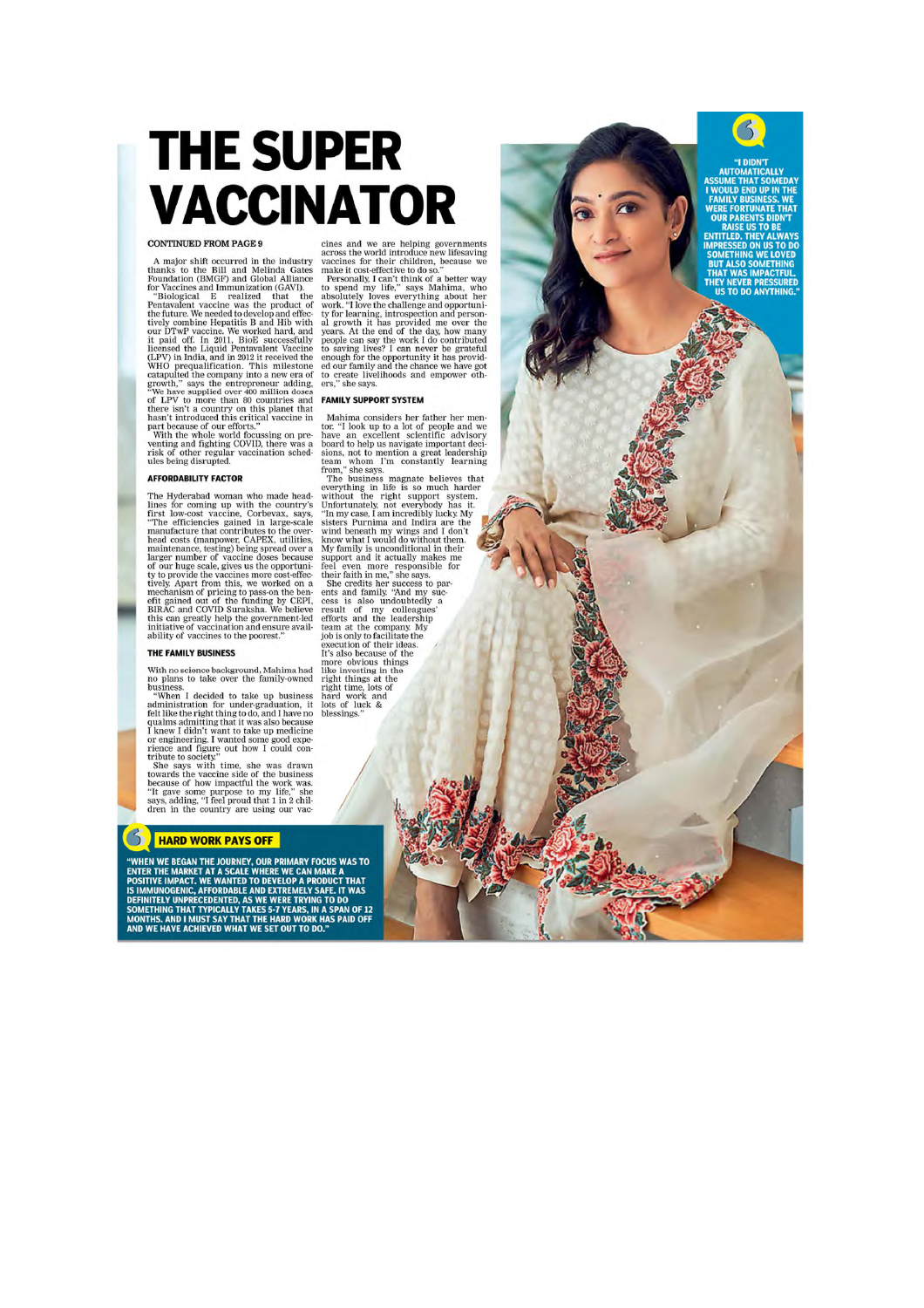#### **Coronavirus: COVID's Omicron variant is three times more transmissible than the Delta,**

#### **Coronavirus: COVID's Omicron variant is three times more transmissible than the Delta, warns Union Health Ministry (The Times of India:202101229)**

https://timesofindia.indiatimes.com/life-style/health-fitness/health-news/coronavirus-covidsomicron-variant-is-three-times-more-transmissible-that-the-delta-warns-union-healthministry/articleshow/88451133.cms

As the new Omicron variant spreads like wildfire, health officials remain on high alert. As per WHO estimates, at least 95 nations, including Britain, the United States of America, Denmark and Norway have been affected by the new variant. In India, 236 cases of Omicron have been reported in India so far. Amid such chaos, the Centre on Tuesday said that the new COVID variant Omicron is three times more transmissible that the Delta variant.

"Based on current scientific evidence, the Variant of Concern Omicron is at least 3 times more transmissible than the Delta Variant. Besides, the Delta VOC is still present in different parts of the country. Hence, even greater foresight, data analysis, dynamic decision making and strict & prompt containment action is required at the local and district level," the ministry said in a letter to the states and UTs.

Read also: Coronavirus: Is there a possibility of a third wave hitting India? We weigh in

The Centre has asked states to review the emerging data of Covid-19 affected population, geographical spread, hospital infrastructure and its utilisation, manpower, notifying containment zones, and enforcement of perimeter of containment zones at the district levels. It has called for formulating a strategy that can ensure infection is contained at the local level itself before it spreads to other parts of the state.

The states have been advised that the main elements of the framework to be used should be based on the test positivity rate of 10 per cent or more in the last one week and on bed occupancy of 40 per cent or more on oxygen supported or ICU beds. The states have been asked to focus on containment, test, track, surveillance, clinical management, vaccination and Covid Appropriate Behaviour as strategic areas of intervention.

Union Health Secretary Rajesh Bhushan, in the letter, has asked states and UTs to activate the war rooms and keep analysing all trends and surges, no matter how small and keep taking proactive measures at the district or local level.

 $\setminus$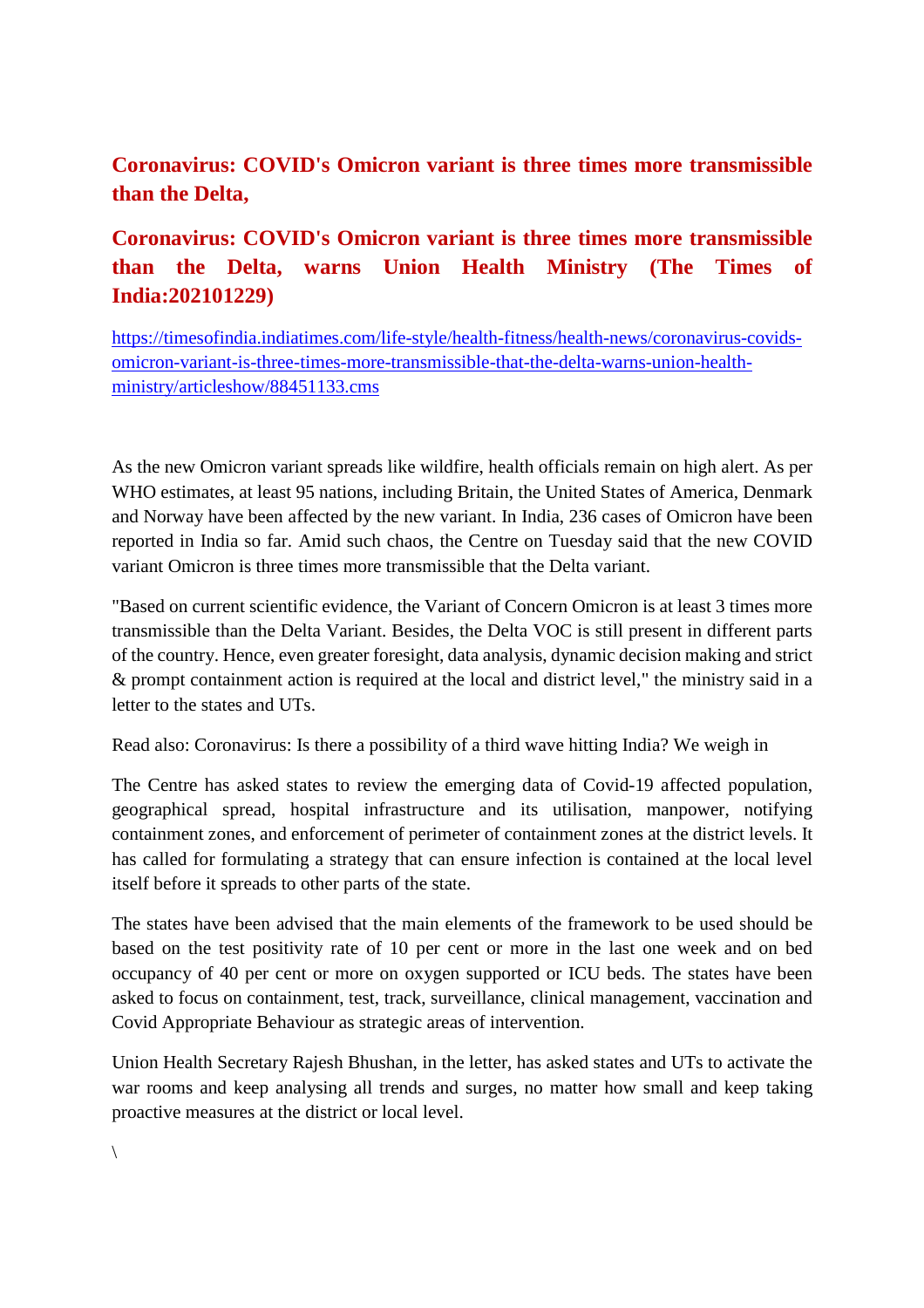#### **India's Covid-19 vaccination drive**

**India's Covid-19 vaccination drive is the first such large-scale programme for adults in the country. But its history of free mass immunisation campaigns dates back to the second half of the 19th century(The Times of India:202101229)**

https://timesofindia.indiatimes.com/india/explained-vaccination-in-india-has-always-beenfree/articleshow/83806003.cms

Much has been written and debated about the centralised free Covid-19 vaccination policy that's underway, from the estimated additional cost burden of around Rs 10,000 crore to the demand-and-supply equation.

While matters like feasibility and state rollout efficiency are still unclear, Day 1 of the revised norms appears to have underscored one truism: Indians love anything free. Over 85 lakh jabs were administered on June 21, the highest in a single day since the world's biggest vaccination drive began on January 16. That's more than double the number of people inoculated the previous day while the previous single-day record was of over 48 lakh doses on April 1.

According to experts, while the Covid-19 vaccination drive is unique as the first such largescale programme for adults in India, the country actually has a long history of free mass immunisation campaigns. It goes back all the way to the second half of the 19th century, when the British Raj made the smallpox vaccine available to the general public free of cost. At that time, the disease accounted for over 10% of all deaths in the country. Although the smallpox vaccine reached India in 1802, within four years of Edward Jenner's discovery, its rollout in India was initially slow since few people wanted to pay for it.

#### **New Cases**

**India reports 6,987 Covid cases, 162 deaths in 24 hours; Omicron tally 422 (Times of India:202101229)**

https://timesofindia.indiatimes.com/india/india-reports-6987-covid-cases-162-deaths-in-24 hours-omicron-tally-422/articleshow/88501118.cms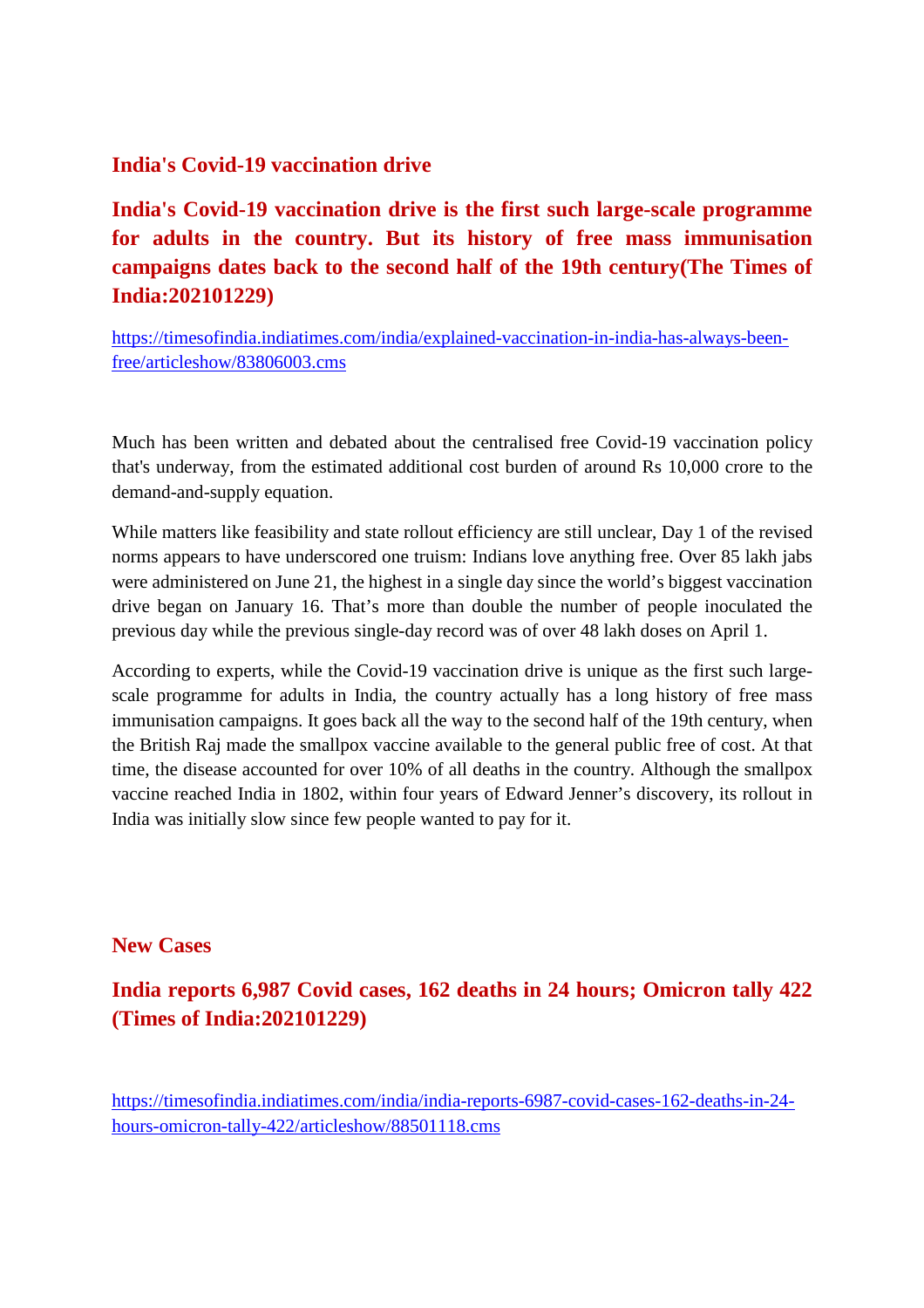NEW DELHI: India reported 6,987 new Covid-19 cases and 162 deaths in the last 24 hours, the Union health ministry said on Sunday. With the new daily infections, India's total caseload has increased to 3,47,86,802, according to the data updated at 8am.

According to Union health ministry data updated on Sunday, India's Omicron tally currently stands at 422. Cases of the new variant have been detected across 17 states and Union territories in the country so far.

Meanwhile, the daily rise in coronavirus infections has remained below 15,000 for the last 59 days now.

India's active caseload is presently at 76,766. Active cases constitute 0.22 per cent of the country's total positive cases, which is the lowest since March 2020.

The Covid-19 death toll has climbed to 4,79,682 with 162 new fatalities in the last 24 hours.

The number of people who have recuperated from the viral disease surged to 3,42,30,354, while the case fatality rate was recorded at 1.38 per cent.

The cumulative doses administered in the country so far under the nationwide Covid-19 vaccination drive has exceeded 141.37 crore.

#### **'Omicron can displace Delta'**

#### **'Omicron can displace Delta': study suggests Omicron enhances neutralising immunity against Delta(Times of India:202101229)**

https://timesofindia.indiatimes.com/world/rest-of-world/south-africa-study-suggests-omicronenhances-neutralising-immunity-against-delta/articleshow/88540072.cms

Research by South African scientists suggests that Omicron infection enhances neutralising immunity against the Delta variant of the coronavirus.

The study, which has not been peer-reviewed, found that people who were infected with Omicron, especially those who were vaccinated, developed enhanced immunity to the Delta variant.

The analysis enrolled 33 vaccinated and unvaccinated people who were infected with the Omicron variant in South Africa.